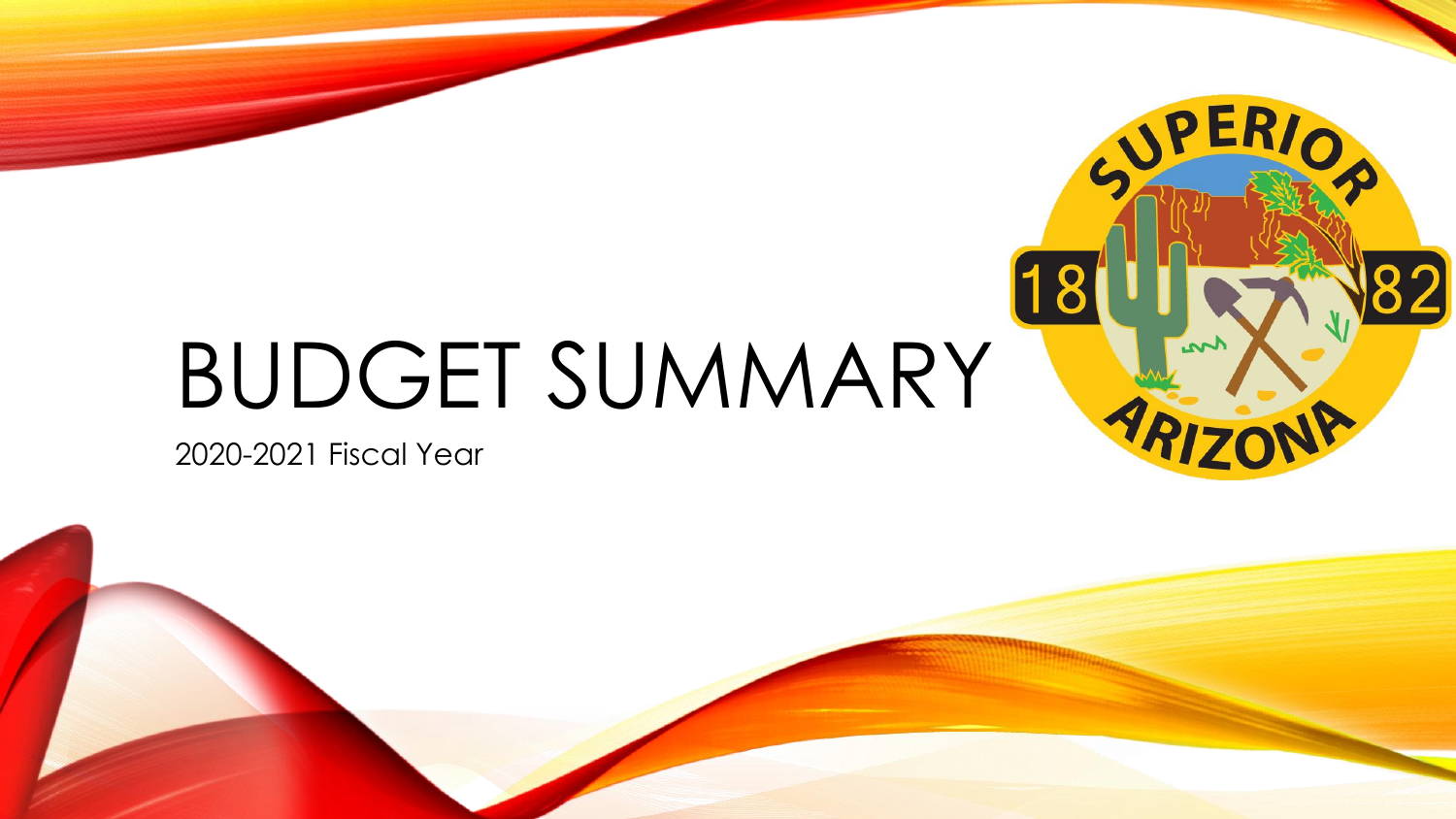# ADOPTION SCHEDULE

The schedule for budget adoption is as follows:

- Work Session April 9
- Tentative Adoption May 14
- Final Adoption and June 11
- Tax Levy July 9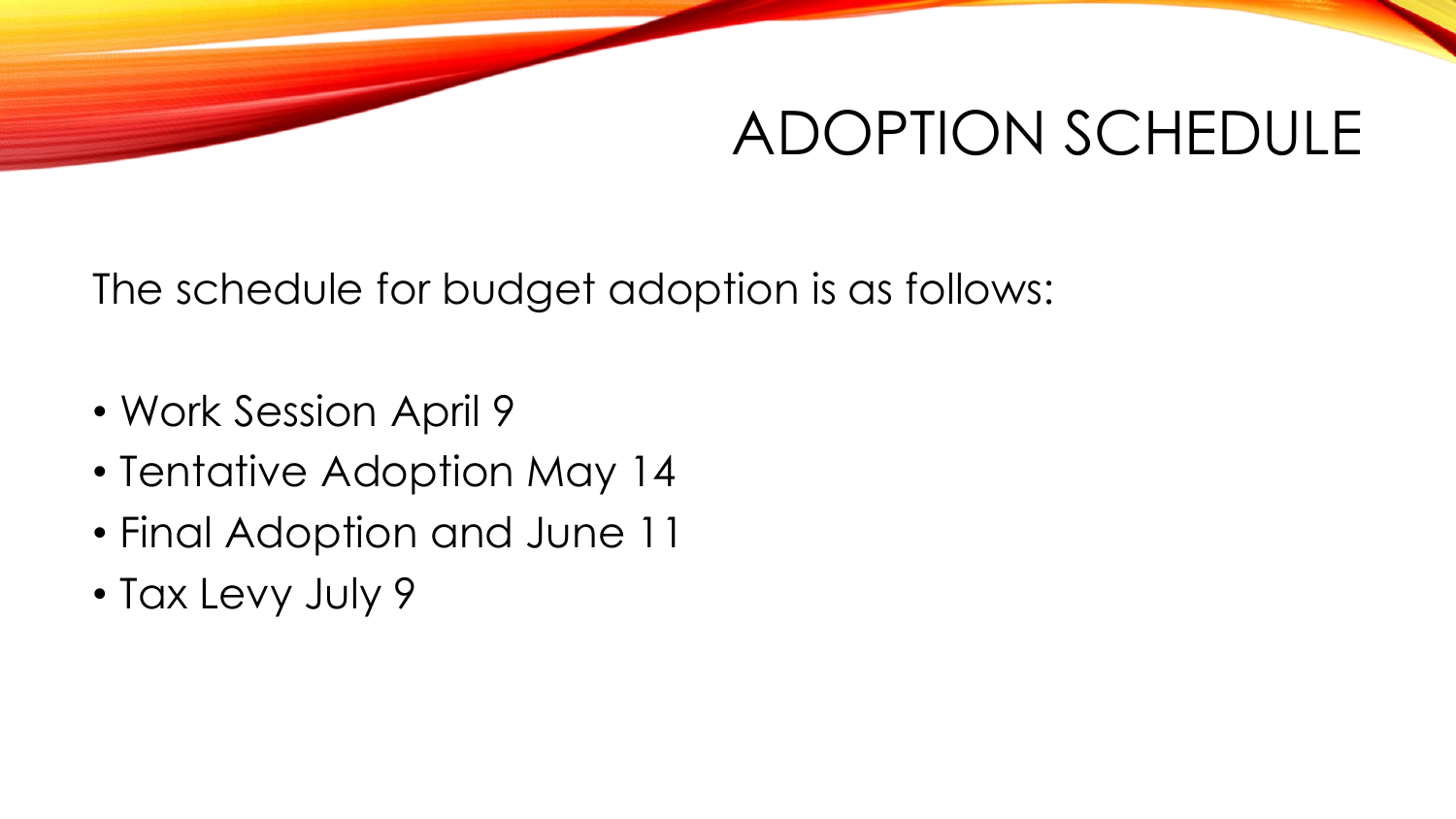## REVENUE PROJECTION

- -Covid-19 Impacts.
- -25% decrease in sales and income dependent funds assumed.
- +Good Economic indicators prior to Crisis.
- = NO Increase in projected revenues and possible seriously lower revenues.
- = Best cast scenario of -14% general fund revenue.

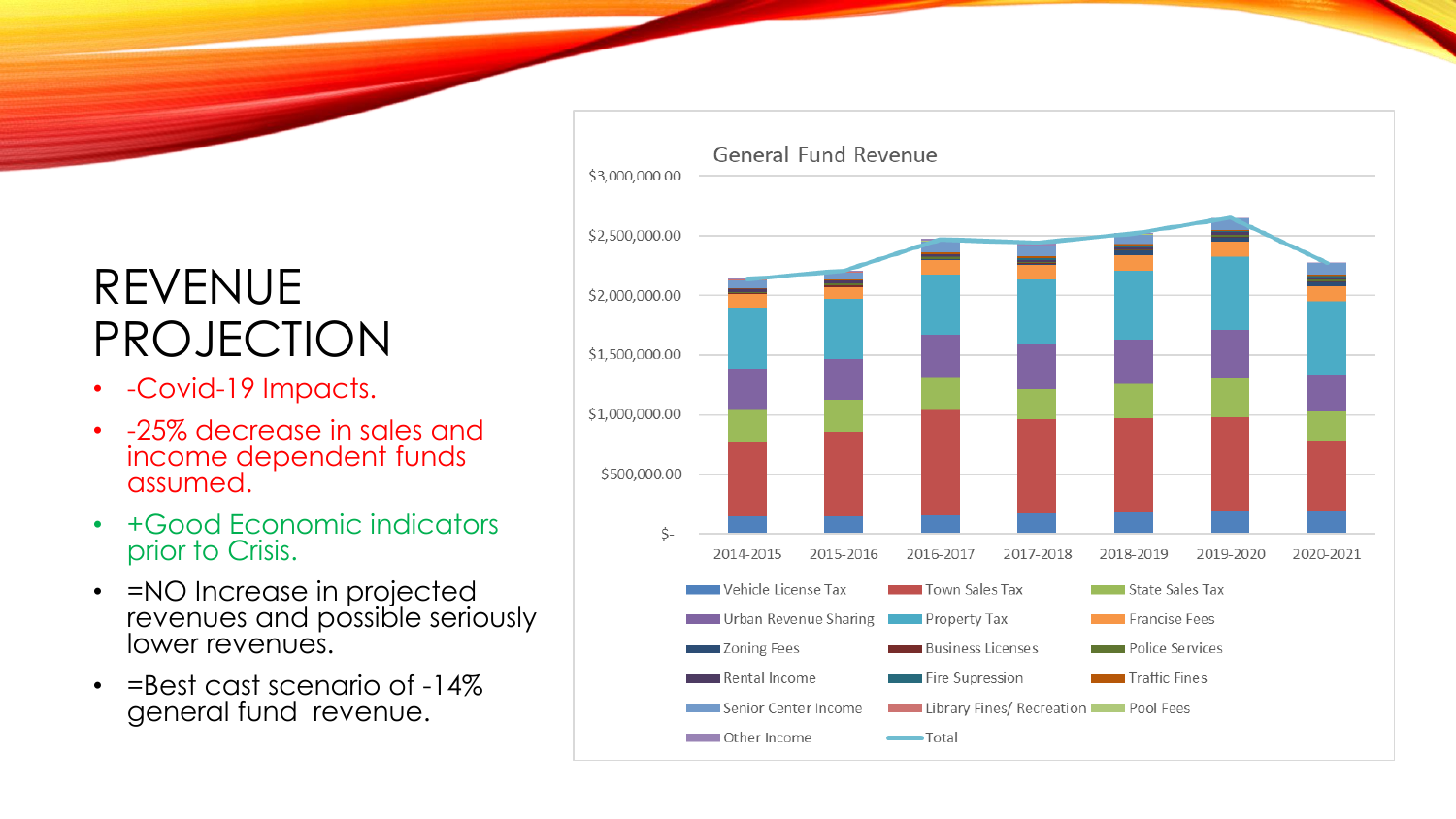### HURF AND EXCISE REVENUES

- +The Pinal Regional Transportation Authority tax will increase funding by over \$600,000, if it ever arrives.
- -No clear numbers exist for the decreases in HURF and Excise. 25% decrease assumed.

### **HURF AND EXCISE REVENUES** \$1,000,000.00 \$800,000.00 \$600,000.00 \$400,000.00 \$200,000.00 Ś-1014-2015 2016 2017 2018 2019 2010 2021 HURF Excise PRTA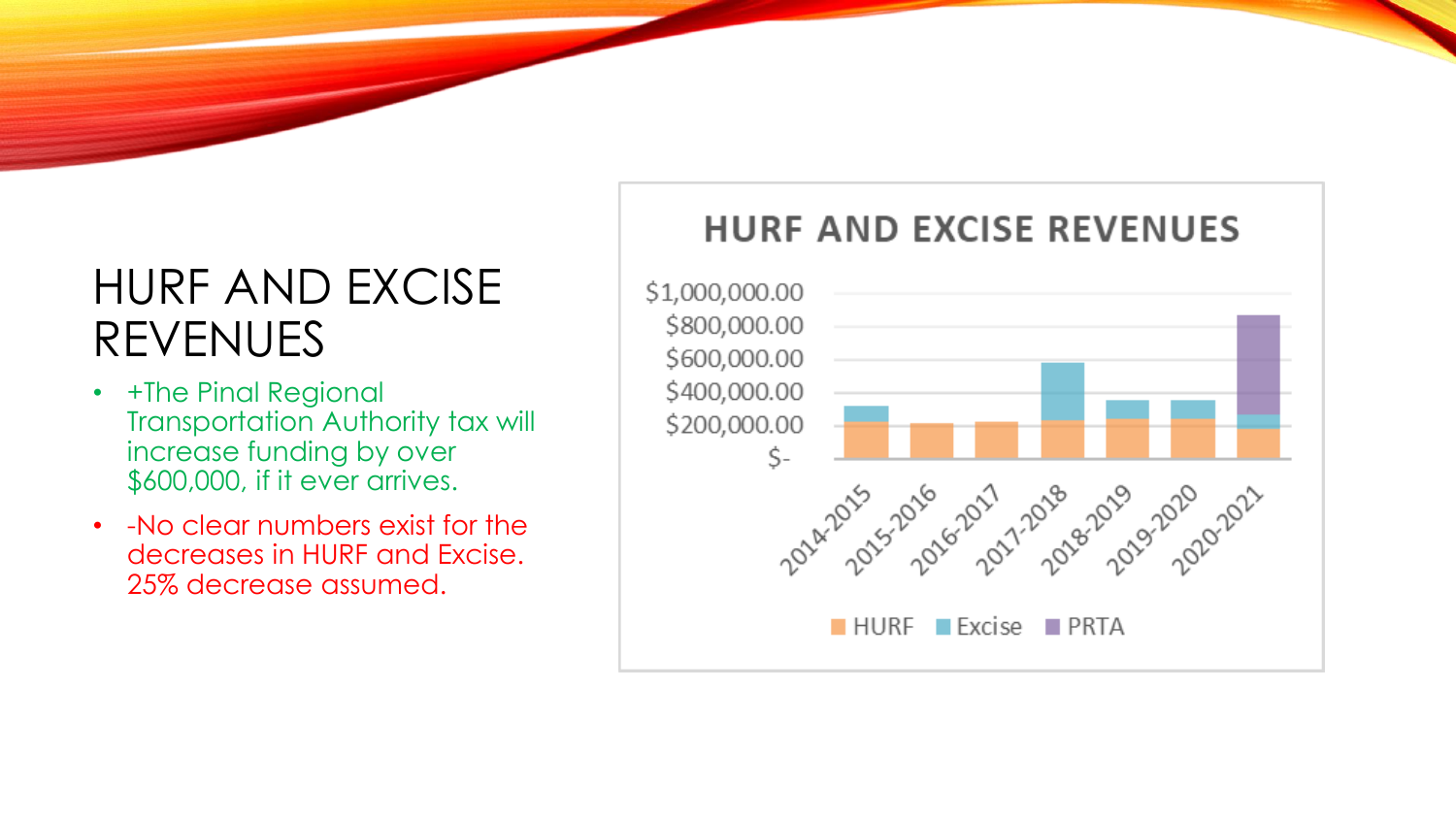### ENTERPRISE REVENUES

- +The rate study has led to and increase in WasteWater Funding, but this will have to be maintained for debt service
- -Ambulance collections continue to lag, but at a lower rate than other years.
- Covid should not significantly affect enterprise funds.

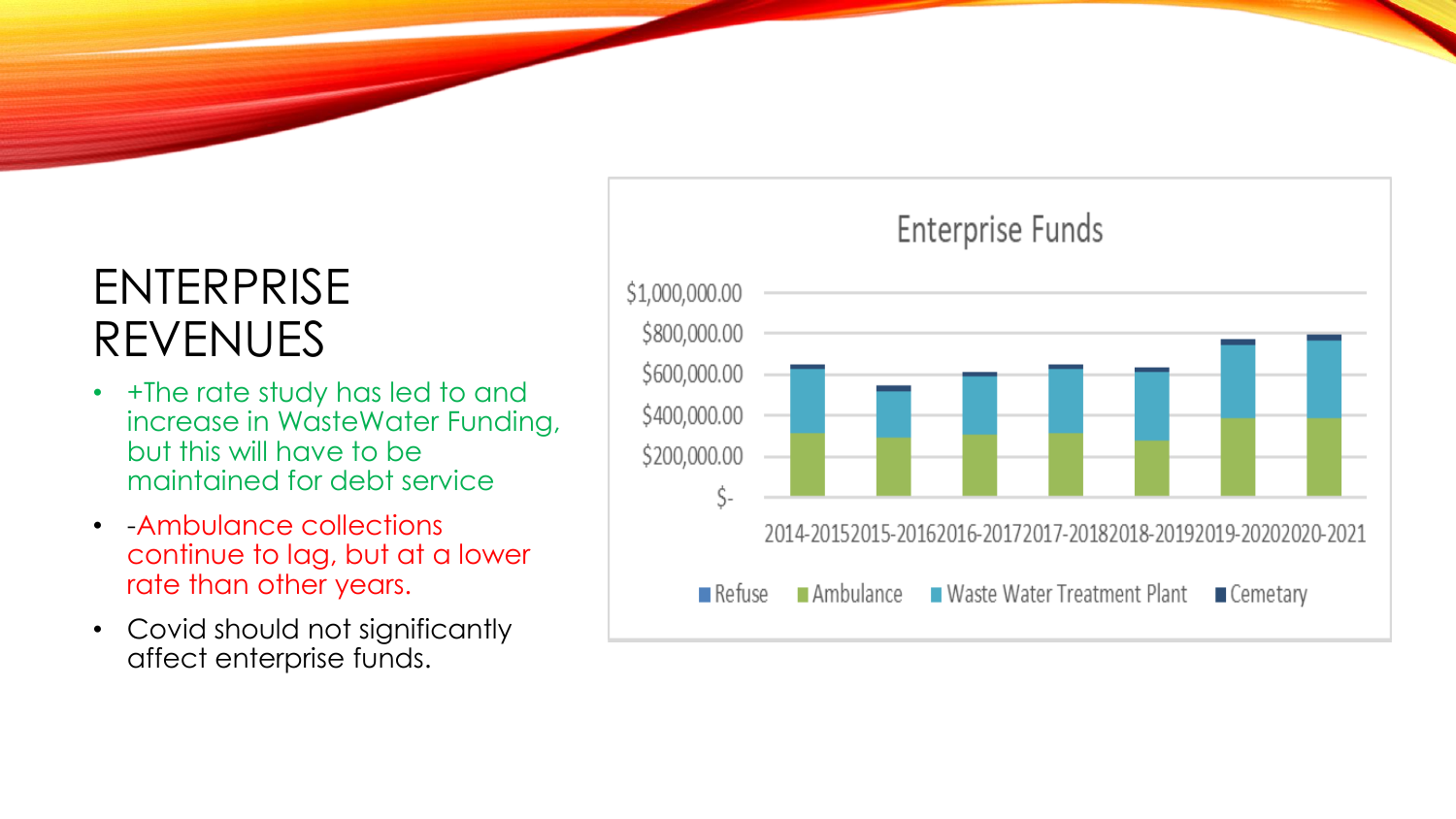# SPECIAL PROJECTS



#### Roosevelt MultiGen Center

The town will be taking on significant debt over the next two years. The largest loan will be for the upgrades to the Waste Water Treatment Plant. These improvements will be in the range of \$2, 45% of which will be paid by a grant from USDA , and the rest will be a loan. The debt service on the remaining \$1.1 million will be approximately \$35,000 per year. The rate increase has generated enough revenue to pay this debt. The USDA will allow the Town to pay only the interest on the debt during construction.



#### Waste Water Treatment Plant

Some work will begin this year on the renovations to existing parts of the multi-gen center to accommodate the Entrepreneurial and Innovation Center and the Senior Center move. Design will be complete this year, and construction will start as funding is finalized.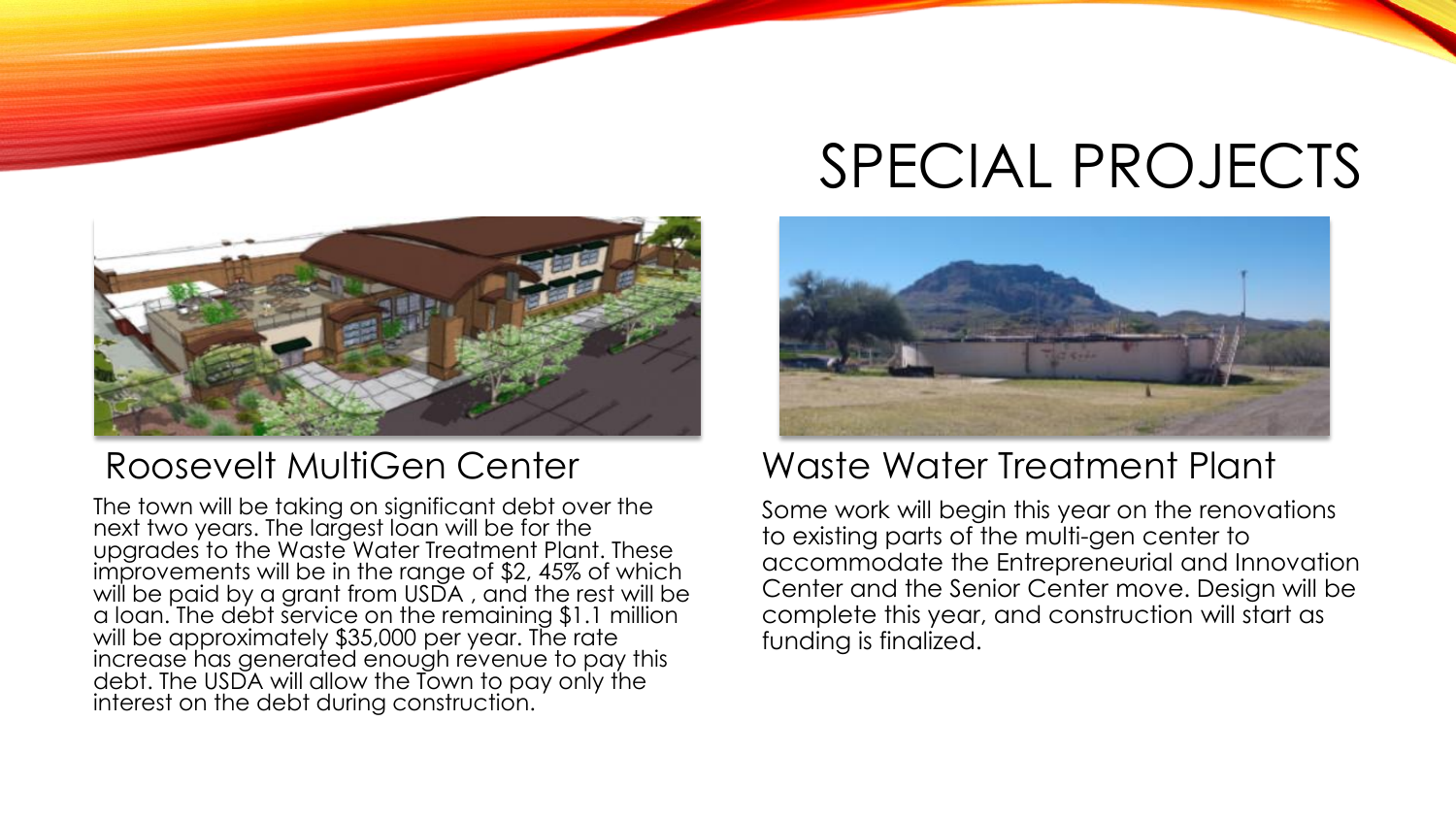# BUDGET YEAR TO YEAR CHANGES

- As much as possible will be transferred to contingency. This will be spent only if revenues come in.
- Raises for the rest of the staff will be frozen.
- New Hires will be frozen.
- The cost of the Permit Program has been added as a "Break Even" Revenue.
- Blight Mitigation will be decreased significantly.
- PRTA Funding of \$600,000 added to the budget. This is still tied up in court, and the money is sitting waiting for court resolution. This may or may not happen this year.
- The Ambulance will be seeking a rate increase in order to avoid the need for the general fund to support this enterprise fund. This has been languishing at the state level, as very detailed and occasionally contradictory inquiries are being returned.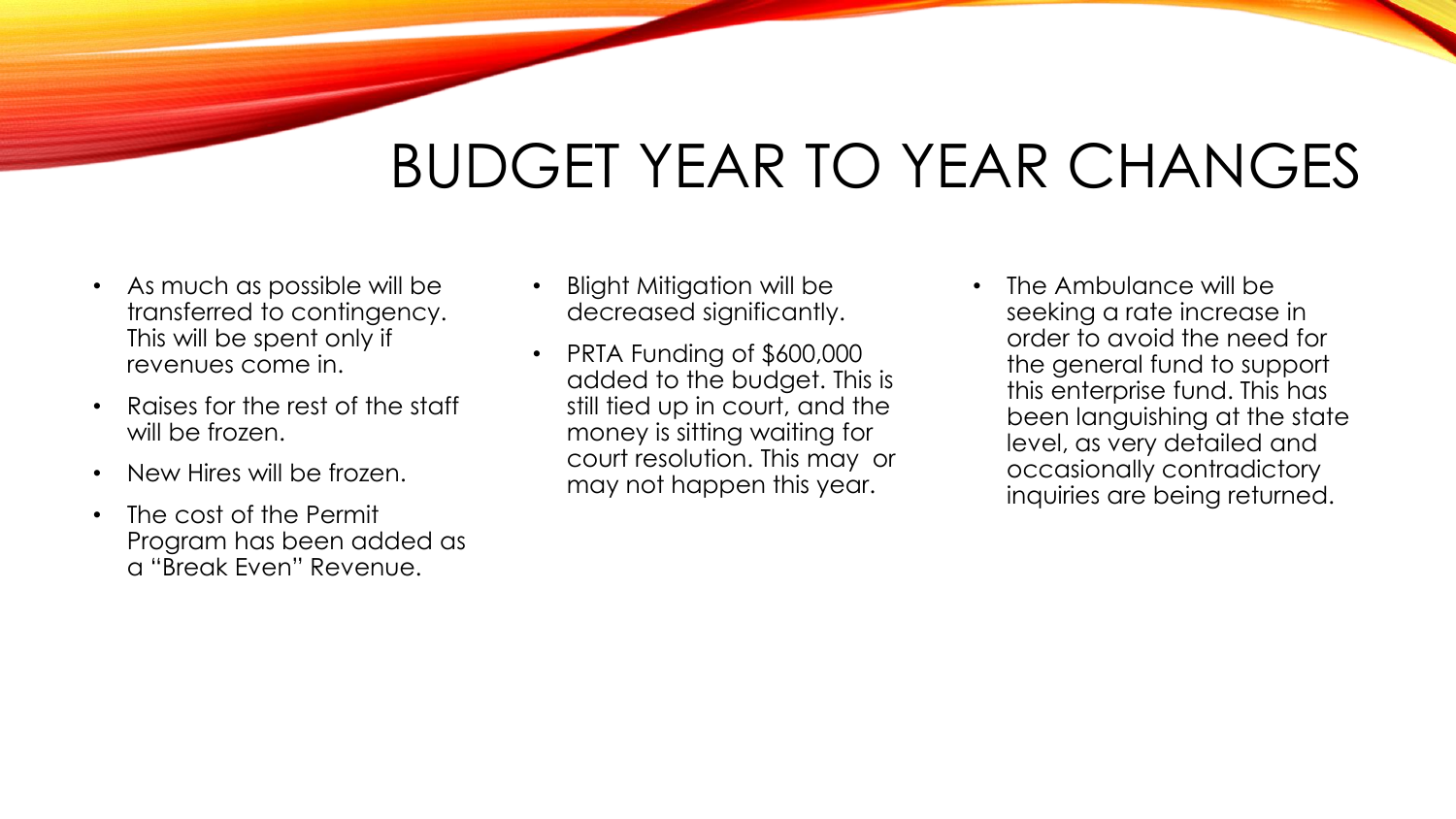# CASH FLOW

The net cashflow for the upcoming year will like show negative changes, with lower revenues and decreasing reserves.

As much focus a can be placed on HURF and Excise expenditures will be. We can not cut spending in this area, so using other town personnel for significant projects will allow the money to be spent appropriately.

There are large contingencies that will not be spent unless revenue supports it and the expense is necessary.

Heavy grant spending may require carrying reimbursement balances. This will need to be watched carefully.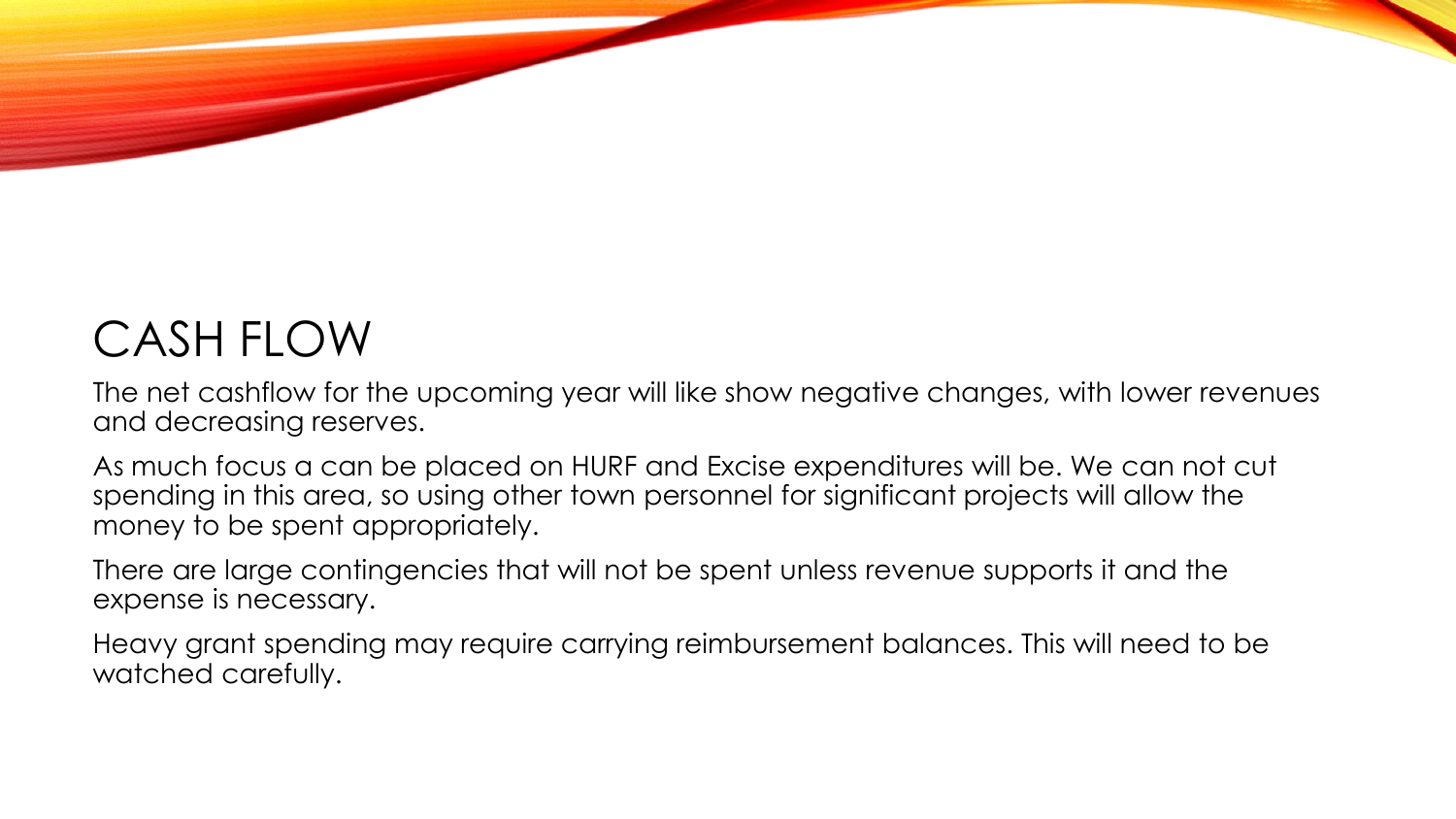#### **Superior Budget Summary**

|                               |                    | <b>Fiscal Year Expenses</b> |
|-------------------------------|--------------------|-----------------------------|
|                               |                    | 2020-2021                   |
| 100 - General Fund            |                    |                             |
| <b>Town Manager</b>           |                    | \$<br>133,035               |
| Admin / Town Clerk            |                    | \$<br>272,389               |
| Mayor & Council               |                    | \$<br>38,293                |
| Finance                       |                    | \$<br>69,465                |
| <b>Town Attorney</b>          |                    | \$<br>63,000                |
| Police                        |                    | \$<br>805,992               |
| Fire                          |                    | \$<br>122,804               |
| Magistrate                    |                    | \$<br>27,170                |
| Engineer                      |                    | \$<br>119,974               |
| <b>Public Works</b>           |                    | \$<br>210,494               |
| SC Congregate                 |                    | \$<br>76,799                |
| <b>SC Home Delivered</b>      |                    | \$<br>64,735                |
| <b>SC Transportation</b>      |                    | \$<br>15,382                |
| Code Enforcement              |                    | \$<br>55,538                |
| Swimming Pool                 |                    | \$<br>50,111                |
| <b>Economic Development</b>   |                    | \$<br>25,000                |
| Parks and Recreation          |                    | \$<br>31,766                |
| Library                       |                    | \$<br>81,081                |
| <b>Building Rentals</b>       |                    | \$<br>8,000                 |
| School Purchase               |                    | \$<br>4,000                 |
| General Plan                  |                    | \$                          |
| Contingency                   |                    | \$<br>301,897               |
|                               | Total \$           | 2,576,925                   |
| 200 - Enterprise Funds        |                    |                             |
| Refuse                        |                    | \$<br>34,354                |
| Ambulance                     |                    | \$<br>470,400               |
| Waste Water Treatment Plant   |                    | \$<br>425,291               |
| Cemetary                      |                    | \$<br>17,150                |
|                               | Total \$           | 947,195                     |
| 300 - Special Revenue Funds   |                    |                             |
| <b>HURF</b>                   |                    | \$<br>289,416               |
| Excise                        |                    | \$<br>202,604               |
| Pinal Regional Transportation |                    | \$<br>600,000               |
|                               | Total \$           | 1,092,020                   |
| 500 - Grants                  |                    |                             |
| <b>Emergency Services</b>     |                    | \$<br>200,000               |
| Multi-gen Contract            |                    | \$<br>500,000               |
| <b>EIC Contract</b>           |                    | \$<br>350,000               |
| Grants                        |                    | \$<br>1,913,927             |
|                               | Total \$           | 2,963,927                   |
|                               | <b>Grand Total</b> | \$<br>7,580,068             |

#### **Superior Budget Summary**

|                                       |    | <b>Fiscal Year Revenues</b> |
|---------------------------------------|----|-----------------------------|
|                                       |    | 2020-2021                   |
| 100 - General Fund                    |    |                             |
| Property Tax                          | \$ | 623,443                     |
| Sales Tax                             | \$ | 785,000                     |
| <b>Francise Fees</b>                  | \$ | 130,000                     |
| <b>Zoning Fees</b>                    |    | 70,000                      |
| <b>Business Licenses</b>              | \$ | 7,000                       |
| <b>State Sales Tax</b>                | \$ | 353,865                     |
| Urban Revenue sharing                 | \$ | 456,202                     |
| Vehicle License Tax                   | \$ | 205,664                     |
| <b>Police Services</b>                | \$ | 20,000                      |
| Rec/Pool/Office Fees                  | \$ | 3,000                       |
| Rental Income                         | \$ | 20,000                      |
| <b>Fire Supression</b>                | \$ | 10,000                      |
| <b>Traffic Fines</b>                  | \$ | 14,000                      |
| Library Fines/Internet Fees           | \$ | 2,000                       |
| Senior Center Income                  | \$ | 90,000                      |
| Other Income                          | \$ | 10,000                      |
| Land Bank Operations                  | \$ | 20,000                      |
| Transfer to Enterprise Funds          | \$ | (155, 951)                  |
| Transfer to HURF and Excise           | \$ | (114, 393)                  |
| <b>AMRRP Dividend</b>                 | \$ | 27,095                      |
| Total                                 | \$ | 2,576,925                   |
| 200 - Enterprise Funds                |    |                             |
| Refuse                                | \$ | 6,000                       |
| Ambulance                             | \$ | 380,000                     |
| Waste Water Treatment Plant           | \$ | 380,244                     |
| Cemetery                              | \$ | 25,000                      |
| <b>Transter from General Fund</b>     | \$ | 155,951                     |
| Total                                 | \$ | 947,195                     |
| 300 - Special Revenue Funds           |    |                             |
| <b>HURF</b>                           | \$ | 261,856                     |
| Excise                                | \$ | 115,771                     |
| <b>Transfer from General Fund</b>     | \$ | 114,393                     |
| Pinal Regional Transportation Funding | \$ | 600,000                     |
| Total                                 | \$ | 1,092,020                   |
| 500 - Grants                          |    |                             |
| <b>Emergency Services</b>             | \$ | 200,000                     |
| Multi-gen Contract                    | \$ | 500,000                     |
| <b>EIC Contract</b>                   | \$ | 350,000                     |
| Grants                                | \$ | 1,913,927                   |
| Total                                 | \$ | 2,963,927                   |
| <b>Grand Total</b>                    | Ś  | 7,580,067                   |